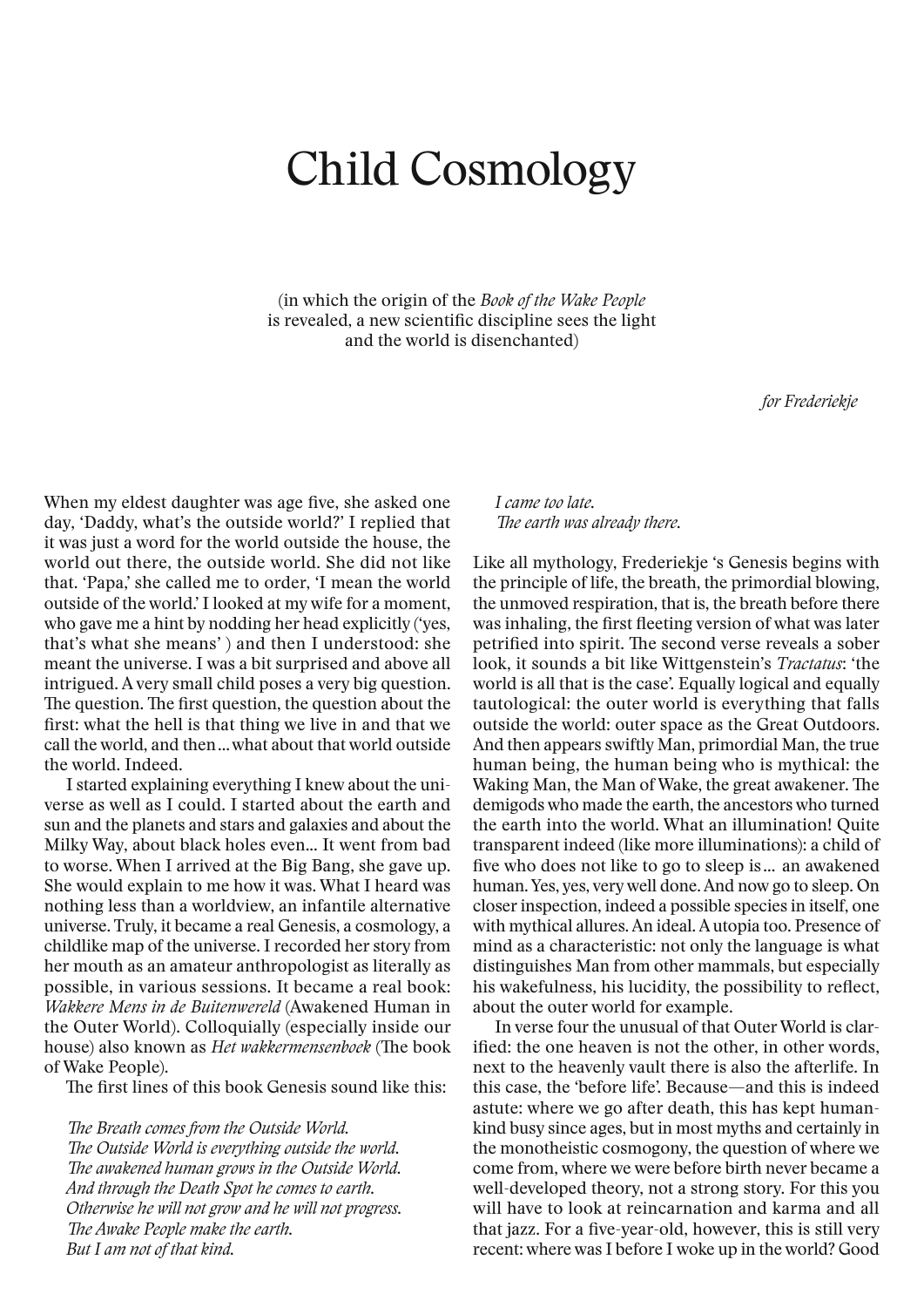question. Now, the easiest way is to contaminate unanswerable questions with existing answers—not just in the sense of contamination but also in the sense of contracting—: so … the Herefore and the Hereafter coincide. This is also the case in *The Book of the Wake People*. And logically speaking there is something to be said for this (although it inevitably smells like reincarnation).

The life principle (the breath) is put in a spatial scheme, in a geometry with death (can hardly be otherwise): the outside world is connected to the inner world via the Death Spot, which is at the same time the Birth Place. Primitive cosmologies always involve an all-embracing (albeit often fragmentary) diagram, a scheme of the universe, a cartography of the world. For example, the tree of life of the Edda epic with a serpent at its roots and an eagle at its crown, was nothing less than the whole cosmos, the drawing for the entire dialectic of forces based on the basic scheme of the upper world, the world and the underworld. And that is not different in *Het Wakkeremensenboek*. It is a coaster sketch of the universe. Be it that the world geography of a five-year old is rather loosely put together:

*Above the death spot is the Big Square. The Little Square there, people can go through,  but because of the big Square only the Waking People can.  In the middle is the Globe, with all clouds around it. The clouds are houses for Awake People on earth.  Just above the clouds is the Death Spot. And all the way to the end of the world are the magic globes. And they are all in a very large sphere. You can never go outside. And that sphere is in a square. And you can go through that but people dare not. Because there is everything that is dangerous: lions, wolves and  even ghosts and dragons... The Woken People come from the first world. The creeps come from the last world...*

She has also drawn this cosmic scheme on a number of occasions—on large pages we let her draw the outer world. The primal version of this ground plan of the universe is taken as the starting point in the *Woken Man Book* dialogues. It is built, as with any mythology, not just an abstract mental scheme but also with fragments of concrete experience, bits and pieces reality. For example, the Death Spot: that is the grave of my father. In one of the basic drawings I asked her what those things were at the very top of her drawing. She replied: 'These are vases and those little balls are flowers. Vases for death.' That was enlightening. The funeral of my father was still fresh in the memory. For her the grave of my father must have looked something like the entrance to the realm of the dead, and she swiftly gives this a literal and figurative place in her private mythology: the cosmological place of death.

The Death Spot is clearly the navel of the world, which not only gives access to the underworld but also opens

up the Middle World and even gives access to the Upper World. The outer world is at the same time above and underworld, paradise and hell, heaven and purgatory, limbo of life and hereafter. It is through this navel that the Awakened People's Children come to life. Here we encounter an interpretational difficulty: do the Awake People have to grow through the death spot and move forward, or vice versa: do they have to get out of the place of death and move forward? We do not get an answer about that, but it is a theological dispute that is reminiscent of Plato's 'mythology': are we homesick for the world of ideas (are we trapped in the shadow world)? Or were we trapped in the world of ideas and are we here to free ourselves through insight (which must use the memory of the world of ideas)? All mythologies are full of analogous ambiguities. It is also fundamentally undecided and undecidable: is eternal life the real life or does perishable life really matter and is heaven, with the words of David Byrne, the place where nothing ever happens?

But, however shadowy the place of death, it should be clear that in the children's mythology of my eldest daughter the first people are demigods: they make the world. As is clear from verses 6 to 9 of the above-quoted beginning of the genesis ('*The Awake People make the earth / but I am not of that kind / I have come too late. / The earth was already there*.'), only the distant ancestors, the demigods, just like in any mythology, have made the world what it is. We, the descendants, arrive late, we imitate what was already there.

And then the author soon comes to the genesis of ordinary people: '*Awake People first have wings, / in the outer world, they are still translucent. / And then they let themselves be made completely / human by the heart*.' Again very Platonic, Christian and almost Cartesian: the spirit is transparent, the body heavy with blood. You have to lose your translucence and volatility (and thus your wings) to become a body. But that incarnation is also warm and beating, hearty, cordial and merciful.

Evil is of course also given a place in the geometry of everything (as we already saw in passing):

*Those globes, those red globes are / the red eyes of the creepy things. /—As? /—Just the creeps /—Give me the names of all the creeps. /—Dragons, and bats, almost everything, ghosts, monsters—monsters always have red eyes—wolves, ... /—Are they just wolves in the outside world?—No, werewolves… Because ordinary wolves / cannot fly. Werewolves can fly. / And they must be able to fly, otherwise they do not exist in the outside world. / Actually, everything exists in the outer world, as long as it can fly.*

This quote makes it clear how all animistic forces must be located. There must be room for the pandemonium: the Outside World is also a panorama of demons. Further on in the text are also the good places discussed, but we leave them aside because they prove less exciting (This can't be a coincidence...).

This is the coaster of the Whole outlined. The Hole where're in. Then details come to the fore. I give a few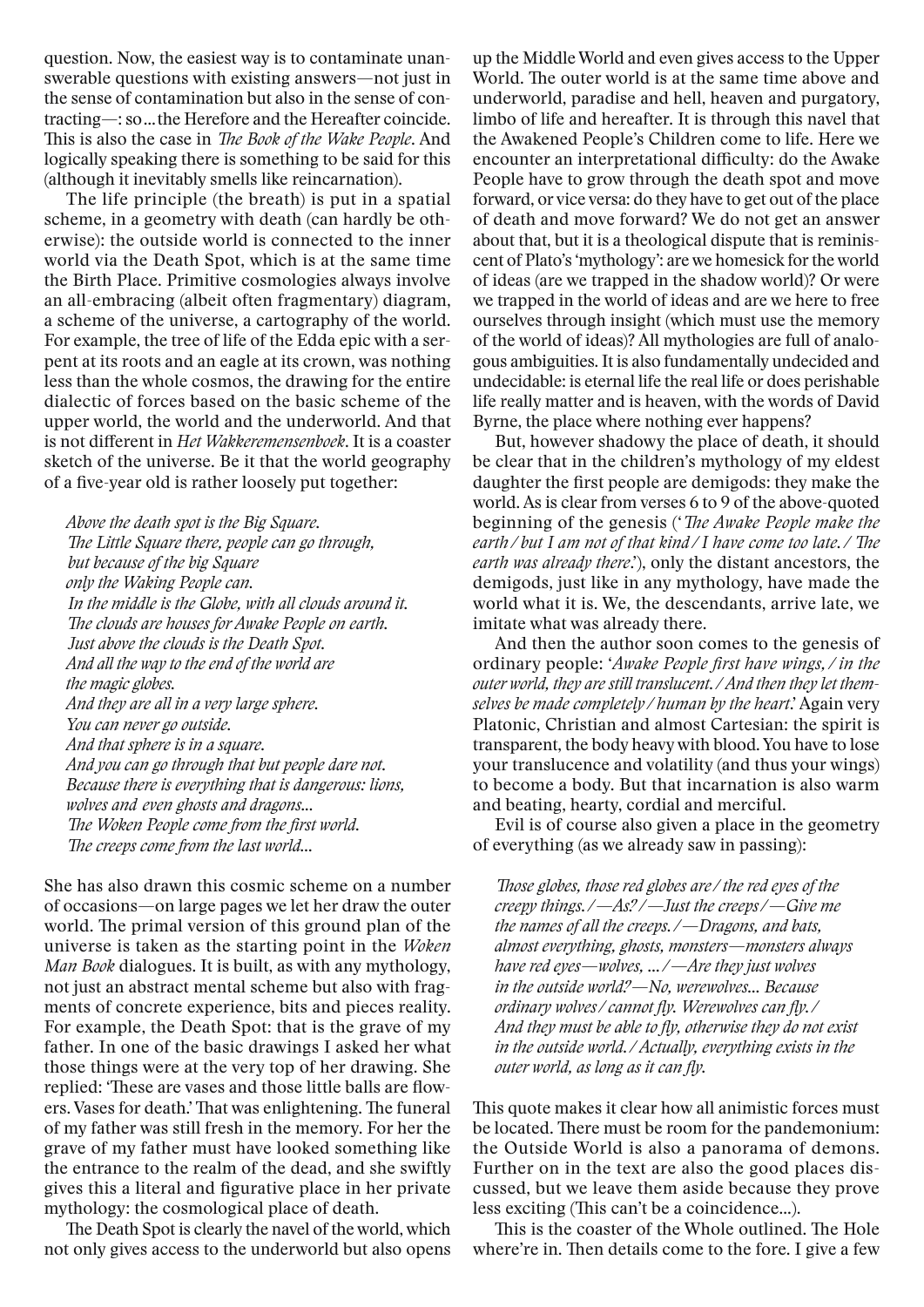examples. '*Mature Awake People have a third eye / and with that they can look right / in the heart of the people.' (...) Do you have a third eye? You should never say that about yourself, because then you lose your third eye*.' Shamanistic. I do not know where she got that. But also very wise: he who prides himself on his wisdom and knowledge of people testifies to stupidity. Sometimes it sounds apodictic and decisive. When I asked whether 'Wakkere Mensen' [the only good term, untranslatable in English unfortunately] were built differently from sleepwalkers, she replied: 'We are not built, we are born.'

The outside world is, of course, also a piece of paradise:

*But Awake People do not need money. / Because they just grab the clouds. Because that cloud is always growing. / They just get rid of their house, that is always growing. /—What do they get from their houses? /— Cloudiguiness[ Wolks]! / They make cloud juice from it / And they can drink it / Cloud food, you do not have to do anything for it anymore. / It is ready in no time.*

Literally, in her imagination, she constructs not only a world building, but also and above all an air castle, a Land of Plenty in the clouds. A floating utopia, reminiscent of Plato's Atlantis and especially Laputa, the floating island of Swift. According to Mircea Eliade, the myths for the living people are living myths, which they repeat in daily life: they hunt, build, eat, sit like the ancestors, the first mythical people, taught them. These are the true stories ('*histories vraies*'), and they can only be told to the initiates, to the men and the boys who become men. In addition, there are untrue stories ('*histories fausses*'), which are told for entertainment, also to the women and children. In Het *Wakkeremensenboek*, this distinction is less clear, the book settles on the transition between cosmogony and fairy tale world. It is the latter who dominates the rest of the book—not surprisingly: a child of five is bombed with fairy tales and Frederiekje was particularly eager for stories. The rest of the text is an elaboration of this basic diagram on the basis of my questions. You feel in the book, that it is not always easy to satisfy that daddy's amateur anthropologist with all his questions and you feel that she has to come up with a lot on the spot. A coaster of the universe is not yet a story cycle. Certainly when it comes to the language of the Waking Men, she falls, so to speak, through the basket. She only invented sound clusters. But the end is unparalleled:

## *Do you know why I actually came here? Because I did not like cloud juice.*

Immensely funny, right? (or immensely sad, for that matter). And again autobiographical: my eldest daughter barely liked anything. But also very universal. Paradise is not livable for us: too perfect, too boring, inedible. Give us that delicious, earthy, digestible, ephemeral world: the lusty life. (Or is it the amateur anthropologist who suddenly goes autobio?...)

When I had a book performance a while later, Frederiekje protested. I remember well: she was in the bath. She said wronged: 'And my book then?' Archetypal snapshot in my memory: annoyed writer sobs on the misunderstanding of the world in her bath. But then as a film role with brio played by a child of … eight now. I immediately challenged her. 'Do you dare read a piece of your book on my book presentation?' And yes, she has taken up the gauntlet. In the stately salon of the Brussels city library, introduced by Sigrid Bousset, the later director of the Passa Porta who introduced my poetry collection and in the presence of publisher Henk Hoeks from the publisher Sun, who introduced my Benjamin book, she did her first reading. The success was of course ensured. Everyone charmed and also a bit impressed, because the reader will also have been able to determine that this *Wakkeremensenboek* is not an everyday document. The aforementioned Mr. Hoeks, the great publisher (also literally an impressive figure), even officially gave her his visit card and said very sincerely that he was very interested in publishing her book.

The project to make the original text into a real book was technically not so obvious, after all it was a relatively short text and should you then overload it with comments? And then the drawings, essential, but not really graphic masterpieces, schematics just, with blue and red marker—fascinating, and all that, but… What prevented us (my wife and I) from implementing this project is that we did not want to push our oldest daughter in the role of child prodigy, of a wonder child. Or worse: of a weird child. (Awake Humanoid who does not like cloud juice and has fallen down through the death spot is also … food for psychologists...). For her twelfth birthday we have bundled her writings into a photocopied booklet that has been cherished here in the house ever since.

But all this is not just about my eldest daughter. It is about a possible discovery: that every child makes an image of the world very early. It could be nothing less than a new discipline; the cartography of an unknown, as yet uncharted continent: *child cosmology* or broader child mythology. To be studied by a whole bunch of pediatric anthropologists; yes, the anthropology of the infantile would in no time make us forget child psychology and make it disappear as an obsolete discipline in the folds of history. I exaggerate, but you know what I mean.

Of course, some children's books made by adults contain echoes of that kind of child cosmology. Just like whole pieces of 'real mythology' contain a reminder of the infantile world view. Think of the lightning as an attribute of the enraged supreme god (both with Wodan, who is already angry by name, as with Zeus): beautiful but a very infantile explanation of a natural phenomenon. In short, child cosmology is universal. Every child lives fundamentally in a mythological world, it can not help but to make an image of the world prematurely. This could provide us with a new definition of mythology: a premature picture of the world, a first sketch. More or less coherent, but because of too many indefinable parameters, like the lightning for example, based on fantasy. This metaphor, this 'infantilisation' of mythology can be dangerous: the mythical peoples are children and we may approach them patronizingly,